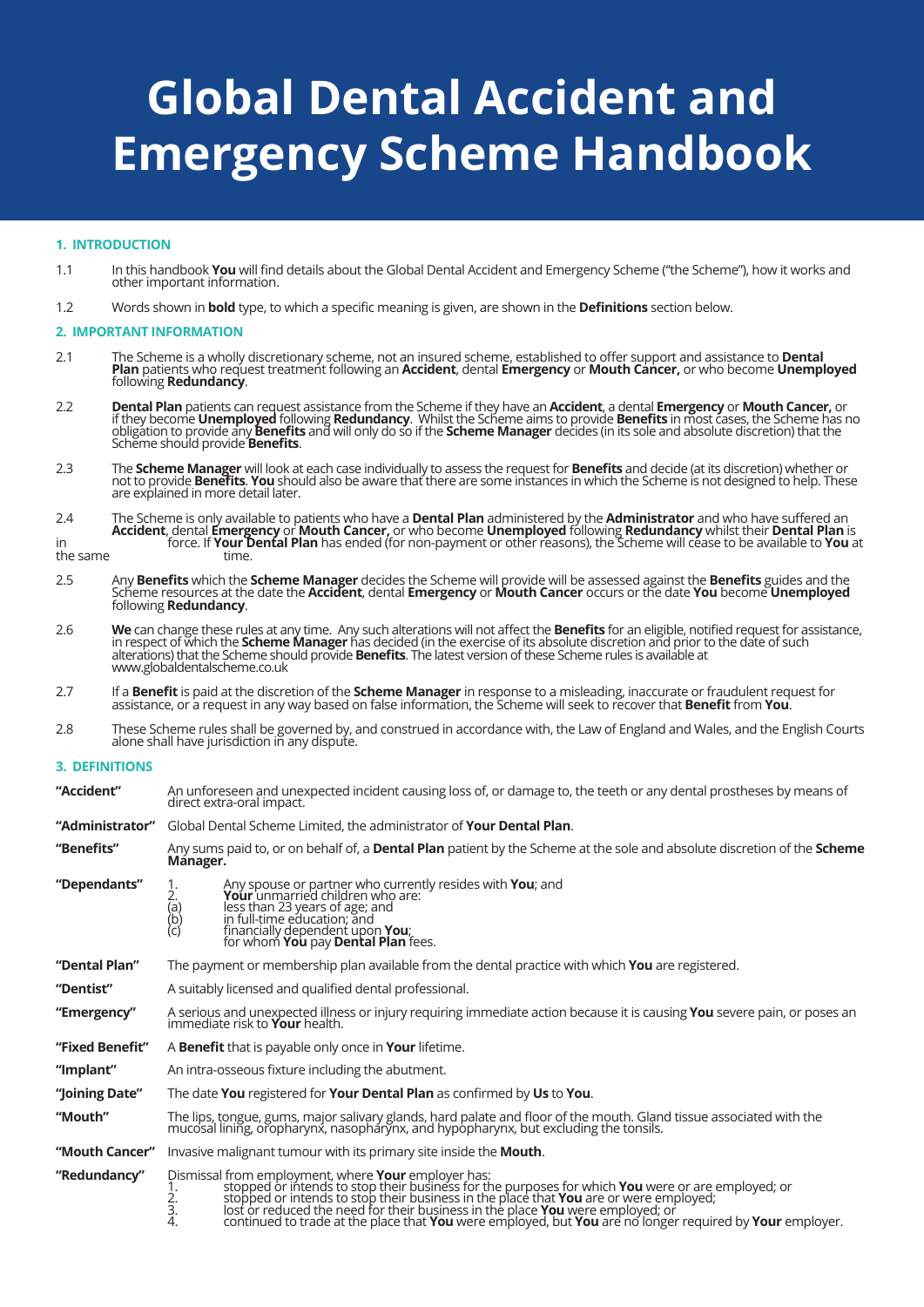| "Scheme Manager" | The person(s) appointed by the Scheme from time to time to administer the Scheme and determine whether to pay <b>Benefits</b> in response to requests for assistance. |  |  |
|------------------|-----------------------------------------------------------------------------------------------------------------------------------------------------------------------|--|--|
| "Unemployed"     | Where You are entirely without gainful employment whether full-time, part-time or on a zero-hour contract.                                                            |  |  |
| "United Kingdom" | The United Kingdom of Great Britain and Northern Ireland, the Isle of Man and the Channel Islands.                                                                    |  |  |
| "Us, We, Our"    | Global Dental Scheme Limited, the administrator of Your Dental Plan.                                                                                                  |  |  |
| "Year"           | The 12-month period following the <b>Joining Date</b> ; or<br>For renewed membership, the 12-month period following the renewal date.<br>$\frac{1}{2}$                |  |  |

**"You, Your"** A patient who has a valid **Dental Plan** and who requires assistance.

# **4. REQUESTS FOR ASSISTANCE**

## **General provisions**

- 4.1 **We** expect that **You** will take all reasonable precautions to protect **yourself** against **Accidents**, dental **Emergencies** or **Mouth Cancer**.
- 4.2 If **You** suffer an **Accident**, a dental **Emergency** or **Mouth Cancer**, or if you become **Unemployed** following **Redundancy** while **Your Dental Plan** is still in force, **You** can request assistance from the Scheme.
- 4.3 The **Scheme Manager** will consider **Your** request and assess it against the **Benefits** guides included in the Scheme rules. If the **Scheme Manager** exercises its discretion in favour of **Your** request, **Benefits** will
- 4.4 If the **Scheme Manager**, at its discretion, agrees to a request for assistance for treatment abroad, **Benefit** will be paid in Pounds<br>Sterling. The exchange rate will be calculated at the rate in force on the date of p commercial/currency\_rates [provided by National Westminster Bank].
- Request for Assistance Forms are available from www.globaldentalscheme.co.uk and should be submitted to the **Scheme**<br>**Manager** by email or post [See Contact Us].<br>4.6 The following sections provide a guide to the maximum le
- The following sections provide a guide to the maximum level of **Benefits** which may be paid by the Scheme, if the **Scheme**<br>Manager decides to provide Benefits in response to a request for assistance.

## **SECTION 1– Emergency treatment away from home**

Where **Benefits** may be paid

- 5. If **You** need **Emergency** dental treatment during the **Period of Eligibility** and **You** cannot reasonably access **Your Dentist's** own **Emergency** arrangements, **Benefits** may be payable towards the costs of **Your Emergency** treatment for any of the items listed in the table below.
- 6. The maximum level of **Benefit** which may be paid for each treatment is the limit shown in the table below.
- 7. **Benefits** may be paid towards **Emergency** callout and costs when **You** are away from home and more than 25 miles from **Your** dental practice, and **You** could not reasonably access **Your Dentist's** own **Emergency** arrangements.

#### When **We** are unlikely to provide **Benefits**

8. **Benefits** are unlikely to be paid in response to any requests for assistance in respect of any **Emergency** dental treatment where **You** have been outside the **United Kingdom** for longer than 90 consecutive days.

## **Treatment Types and Limits**

| <b>Treatment type</b>                                                                         | Limit $(f)$                |
|-----------------------------------------------------------------------------------------------|----------------------------|
| Examination and treatment of sensitivity                                                      | 42                         |
| X-ray examination                                                                             | 30                         |
| Tooth extraction (maximum two teeth)                                                          | 75 per tooth               |
| Root extirpation to include dressing, and for temporary<br>filling and treatment of infection | 85 for 1 canal             |
| Root extirpation to include dressing, and for temporary<br>filling and treatment of infection | 120 in total for 3+ canals |
| Treatment of infection to include prescriptions                                               | 30                         |
| Provision of a filling for first tooth                                                        | 40                         |
| Provision of a filling for additional teeth thereafter                                        | 20                         |
| Re-secure crown or inlay                                                                      | 35                         |
| Re-secure bridge                                                                              | 45                         |
| Provision of temporary crown                                                                  | 65                         |
| Provision of temporary bridge                                                                 | 140                        |
| Provision of temporary post and core                                                          | 70 each                    |
| Treatment to stop haemorrhage, including follow-up care                                       | 45                         |
| Removal of sutures placed by another Dentist                                                  | 30                         |
| Repair/adjustment of orthodontic appliance                                                    | 55                         |
| Adjustment to denture                                                                         | 30                         |
| Repair of denture to include re-fixing of teeth and gums<br>and repair of clasp               | 48                         |
| Other Emergency dental treatment                                                              | 65                         |
| Section 1 - limit per each <b>Emergency</b>                                                   | 450                        |
| Section 2 - limit in any one Year                                                             | 920                        |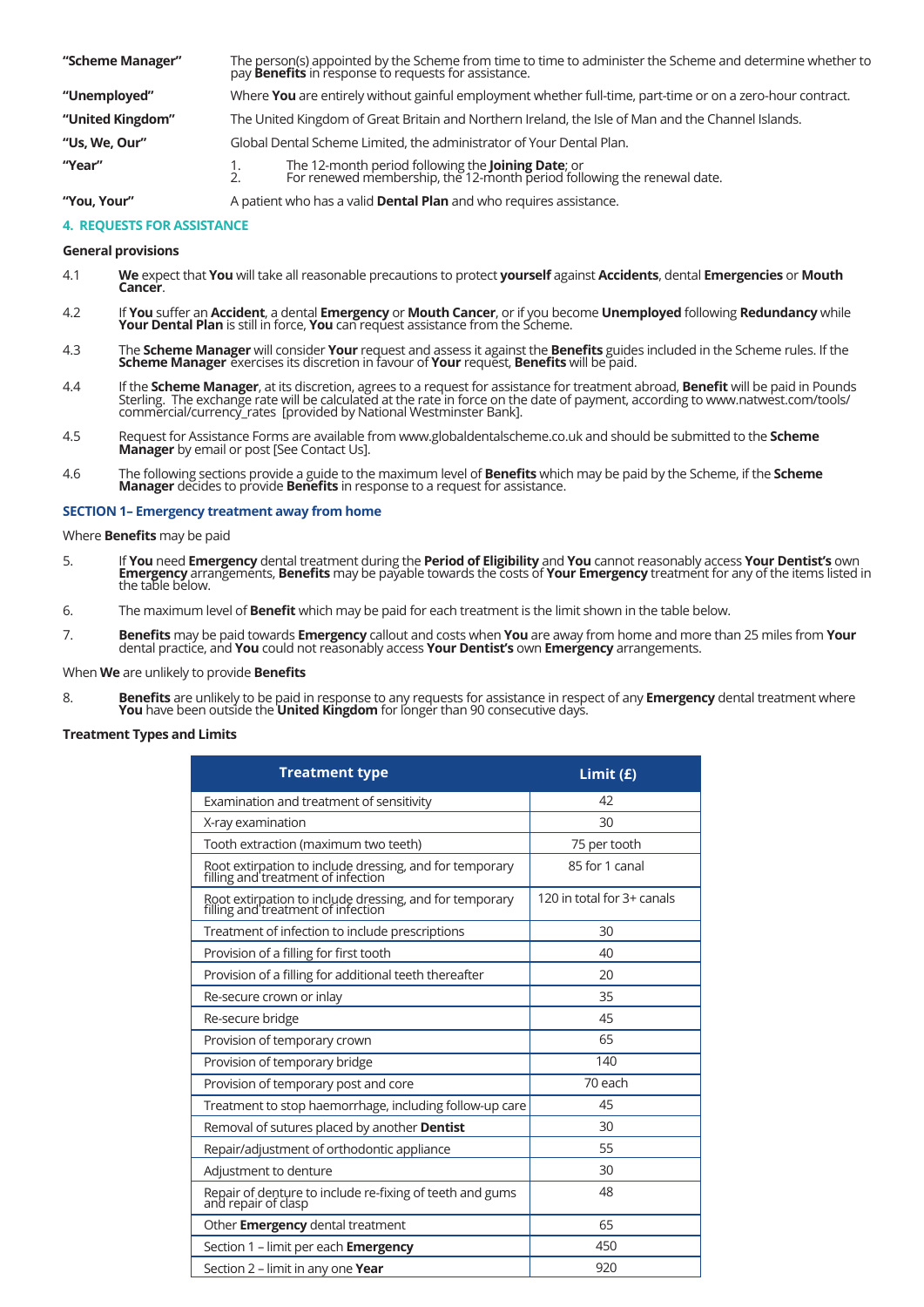#### **SECTION 2 – Emergency Call out**

Where **Benefits** may be paid

- 9. If You suffer a dental Emergency during the Period of Eligibility, and need a Dentist to provide advice by telephone, call out to visit You, or re-open their practice to see You, during the times listed in the table bel
- 
- 9.1 a phone consultation or call out [during those hours].<br>9.2 **Your** resulting **Emergency** treatment [during those hours] for any of the items listed in the table below.
- 10. The maximum level of **Benefits** which may be paid in any one **Year** for all costs and treatments is listed in the table below.

When **We** are unlikely to provide **Benefits**

- 11. **Benefits** are unlikely to be paid in respect of the following: 11.1 the first £15 of the call out fee.
- 
- 11.2 phone consultation, call out or treatment outside of the times listed in the table below.

#### **Treatment Types and Limits**

| <b>Treatment type</b>                                                                                                         |      |  |  |
|-------------------------------------------------------------------------------------------------------------------------------|------|--|--|
| Examination and treatment of sensitivity                                                                                      |      |  |  |
| X-ray examination                                                                                                             |      |  |  |
| Tooth extraction (maximum two teeth)                                                                                          |      |  |  |
| Root extirpation, to include dressing, and for temporary filling and treatment of infection                                   |      |  |  |
| Treatment of infection to include prescriptions                                                                               |      |  |  |
| Provision of a filling for first tooth                                                                                        |      |  |  |
| Provision of a filling for additional teeth thereafter                                                                        |      |  |  |
| Re-secure crown or inlay                                                                                                      |      |  |  |
| Re-secure bridge                                                                                                              |      |  |  |
| Provision of temporary crown                                                                                                  |      |  |  |
| Provision of temporary bridge                                                                                                 |      |  |  |
| Provision of temporary post and core                                                                                          |      |  |  |
| Treatment to stop haemorrhage including follow-up care                                                                        |      |  |  |
| Removal of sutures placed by another Dentist                                                                                  |      |  |  |
| Repair/adjustment of orthodontic appliance                                                                                    |      |  |  |
| <b>Treatment type</b>                                                                                                         |      |  |  |
| Adjustment to denture                                                                                                         |      |  |  |
| Repair of denture, to include re-fixing of teeth and gums and repair of clasp                                                 |      |  |  |
| Other Emergency dental treatment                                                                                              |      |  |  |
| <b>Call out times</b>                                                                                                         |      |  |  |
| 6.00pm-8.00am (weekdays)                                                                                                      |      |  |  |
| Any time during weekends and bank holidays (unless the practice is open during these<br>times as per published trading hours) |      |  |  |
| Limits                                                                                                                        |      |  |  |
| [All]                                                                                                                         | £200 |  |  |

#### **SECTION 3 - DENTAL ACCIDENT**

Where **Benefits** may be paid

- 12. If **You** suffer a dental injury which requires treatment by **Your Dentist** following an **Accident** whilst **Your Dental Plan** remains in force, **Benefits** may be paid to **You** towards the treatments listed in the table below.
- 13. If **Your Dental Plan** covers **Your Dependants** and any such **Dependant** suffers a dental **Accident** whilst under the age of 18,<br>**Benefits** may be paid, at the **Scheme Manager's** discretion, in response to requests for
- 14. The amount of **Benefits** that the Scheme may pay will depend on the treatment required. The maximum level of **Benefits** which may be paid in any one **Year** towards all costs and treatments is listed in the table below.
- 15. The maximum level of **Benefits** which may be paid towards any treatment following an **Accident**, where **You** only request **Benefits** after treatment has been provided, is £250.

When **We** are unlikely to provide **Benefits**

- 16. No **Benefits** are likely to be paid in respect of an **Accident**:
- 16.1 for which **You** have already received treatment and the damage has been repaired.
- 16.2 caused by **Your** deliberate exposure to exceptional danger or activity, except in an attempt to save human life, or in self-defence or in an attempt to prevent loss or damage to **Your** property.
- 16.3 caused by self-inflicted damage.
- 16.4 caused by **Your** consumption of food.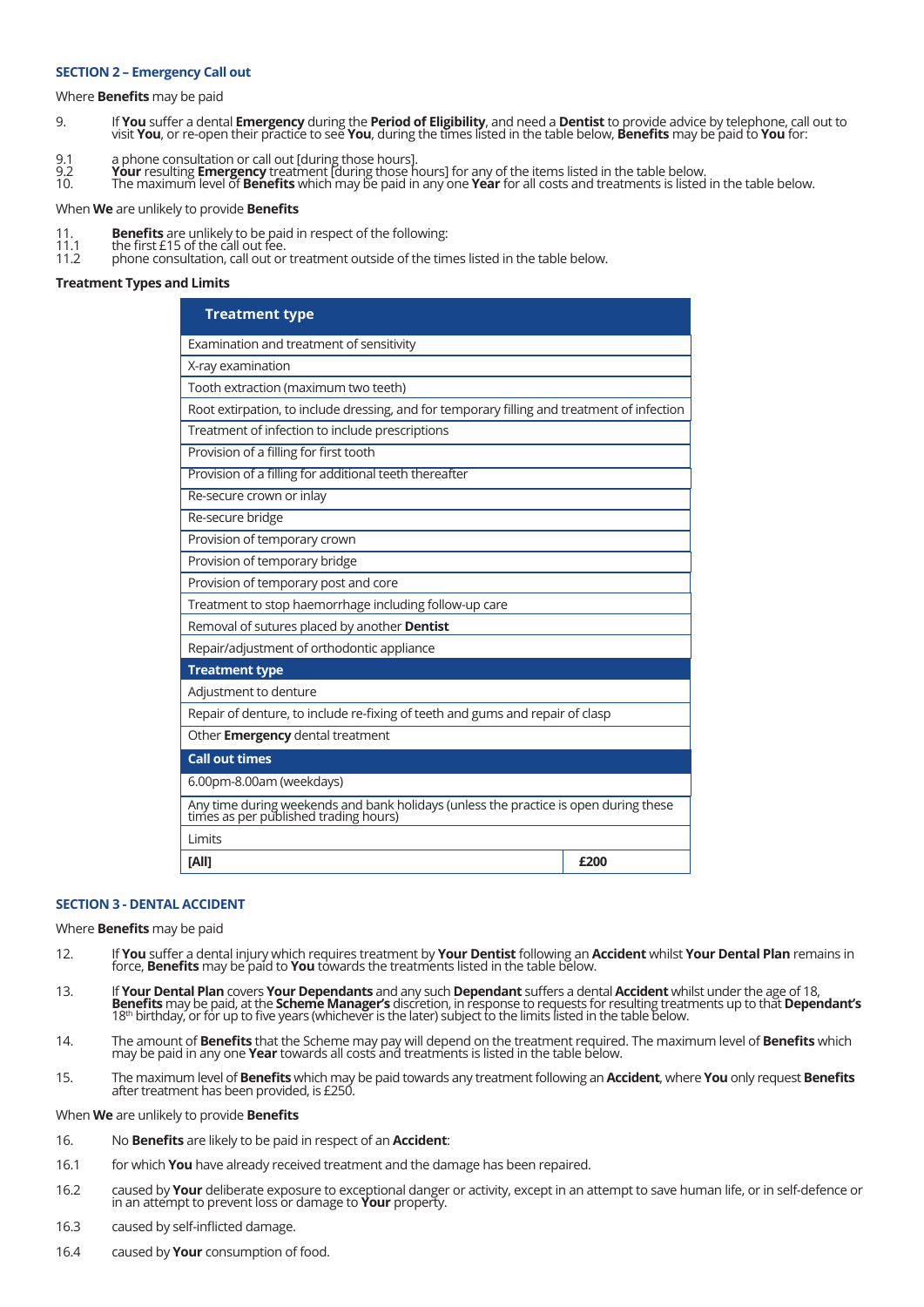- 16.5 caused by participating in any contact sport, unless **You** were wearing a protective gum shield at the time of the **Accident**.
- 16.6 which is the result of ordinary wear and tear.
- 16.7 caused by any oral hygiene activity.
- 16.8 following damage for which **You** have not sought treatment within seven days of the **Accident**.
- 16.9 caused by damage to dental prostheses whilst **You** are not wearing them.
- 16.10 any permanent treatment which occurs outside of the **United Kingdom**.
- 16.11 for the placement of an **Implant** where the **Accident** occurs within 28 days of the **Joining Date**.
- 16.12 for the placement of an **Implant** where this is not recommended by **Your Dentist**.
- 16.13 for the failure of an **Implant** to integrate.
- 16.14 for the placement or treatment of any **Implant** where the treatment was prescribed, planned or currently taking place before the **Joining Date**.
- 16.15 for the treatment of any **Implant** fitted outside of the **United Kingdom**.

# **Treatment Types and Limits**

| <b>Treatment type</b>                                                                                 | Limit $(f)$            |
|-------------------------------------------------------------------------------------------------------|------------------------|
| Examination and report to include necessary smoothing<br>and polishing                                | 45                     |
| X-ray examination                                                                                     | 30                     |
| Root canal treatment – incisor or canine root canal<br>treatment                                      | 250 per incisor canine |
| Root canal treatment - premolar                                                                       | 250 per premolar       |
| Root canal treatment - molar                                                                          | 325 per molar          |
| Crowns - post and core construction                                                                   | 100                    |
| Crowns - ceramic bonded (including any core and/or<br>post interim covering)                          | 450 per crown          |
| Crowns – metal bonded porcelain (including any core<br>and/or post interim covering)                  | 375 per crown          |
| Crowns – full metal (including any core and/or post<br>interim covering)                              | 375 per crown          |
| Bridges - laboratory constructed adhesive retainer                                                    | 240 per retainer       |
| Bridges - laboratory constructed adhesive pontic                                                      | 255 per pontic         |
| Bridges - bonded metal/porcelain per retainer                                                         | 400 per retainer       |
| Bridges - bonded metal/porcelain per pontic                                                           | 370 per pontic         |
| Laboratory made temporary bridge following tooth loss<br>(where required)                             | 150 per unit           |
| Laboratory constructed adhesive facing or veneer                                                      | 360 per unit           |
| Dentures - permanent acrylic                                                                          | 400 per unit           |
| Dentures - permanent metal                                                                            | 475 per denture        |
| Dentures - temporary following tooth loss (where<br>required)                                         | 200 per denture        |
| Other necessary dental treatment following a dental<br>Accident                                       | 450 per incident       |
| Section 3 – limit per each placement, repair or<br>replacement of an <b>Implant</b>                   | 2,500 per Implant      |
| Section 3 – limit for placement, repair or replacement of<br>an <b>Implant</b> in any one <b>Year</b> | 20,000                 |
| Section 3 - limit - total payable in any one Year                                                     | 20,000                 |

# **SECTION 4 - HOSPITALISATION**

Where **Benefits** may be paid

17. **Benefits** may be paid in response to a request for assistance if **You** are admitted to hospital for treatment as an inpatient whilst **Your Dental Plan** is in force, either wholly or partly under the care of a consulta

When **We** are unlikely to provide **Benefits**

<sup>18.</sup> It is unlikely that **Benefits** will be paid towards treatment provided during **Your** hospitalisation.